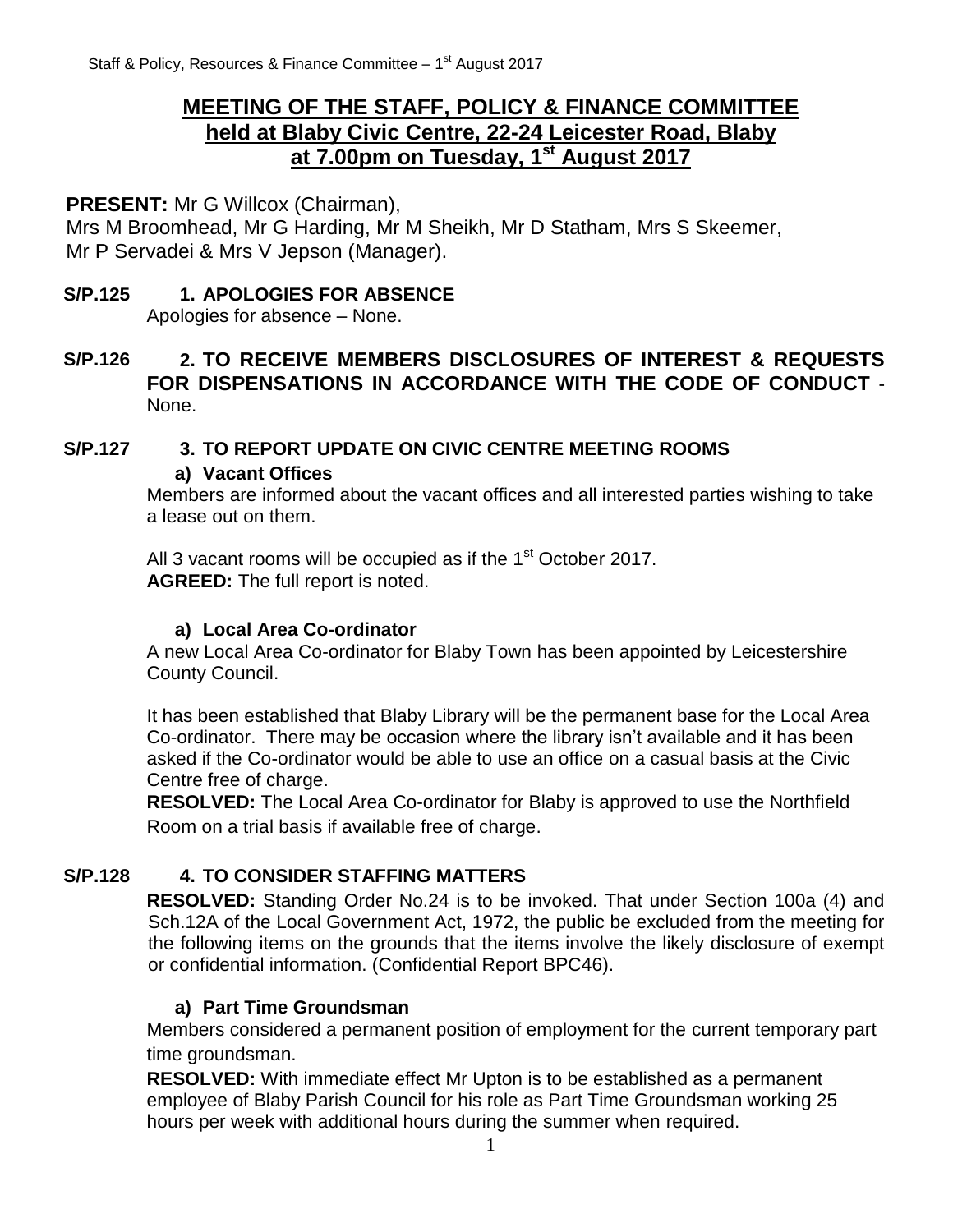## **S/P.129 5. TO CONSIDER EMPLOYEES PAY & CONDITION OF WORKING**

All members have been issued with a copy of the Blaby District Council & Society of Local Council Clerks salary scales.

**AGREED:** Members considered staff salaries and the report is noted.

**RESOLVED:** Standing Order No.24 is to be revoked.

#### **S/P.130 6. TO CONSIDER LIFT SERVICE QUOTATION**

Members have been issued with a quotation (QSC686) in respect of its annual Service Contract for the Civic Centre lift, together with a quotation (QLSC040) in respect of a Lifting Operations & Lifting Equipment (LOLER) Service and Maintenance contract.

| <b>Quotation 1</b>                    |                                                                                                                 |  |  |
|---------------------------------------|-----------------------------------------------------------------------------------------------------------------|--|--|
| Service &<br>Maintenance of           | Monday - Friday: 8am - 5pm<br>Call out charge, once a year (no parts included) = £125.00                        |  |  |
| the Rise Lift<br>(QSC686)             | Each additional 30 minutes on site, or part thereof: £50.00                                                     |  |  |
|                                       | Outside normal working hours, i.e.:                                                                             |  |  |
|                                       | Monday – Friday: 8.01pm – 7.59am, Weekends & Bank<br><b>Holidays</b>                                            |  |  |
|                                       | Call out charge, once a year (no parts included), including<br>travelling and first 30 minutes on site: £185.00 |  |  |
|                                       | Each additional 30 minutes on site, or part thereof: £70.00                                                     |  |  |
|                                       | <b>Quotation 2</b>                                                                                              |  |  |
| Lifting                               | Monday – Friday: 8am – 5pm                                                                                      |  |  |
| Operations &                          | Call out charge, every once 6 months (no parts included) $=$                                                    |  |  |
| <b>Lifting Equipment</b><br>(QLSC040) | £230.00                                                                                                         |  |  |

**RESOLVED:** Accept quotation number 1 for the Service & Maintenance of the Rise Lift at Blaby Civic Centre.

It has been reported the carriage visual display is inoperative and requires a replacement. If carried out at the same time the service is completed the cost will be reduced from £490.00 + VAT to £435.00 + VAT to include the replacement parts and the annual service, this represents a total saving of £180.00.

**RESOLVED:** Accept the quotation to replace the faulty carriage visual display which is to be replaced at the same time as the lifts annual service.

### **S/P.131 7. TO CONSIDER PAT TESTING QUOTATIONS RECEIVED**

All members have been issued with quotations received for portable appliance testing (PAT) at Blaby Civic Centre, Oakfield Park & the Cemetery in total there are approx. 95 items which need to be tested over the 3 sites.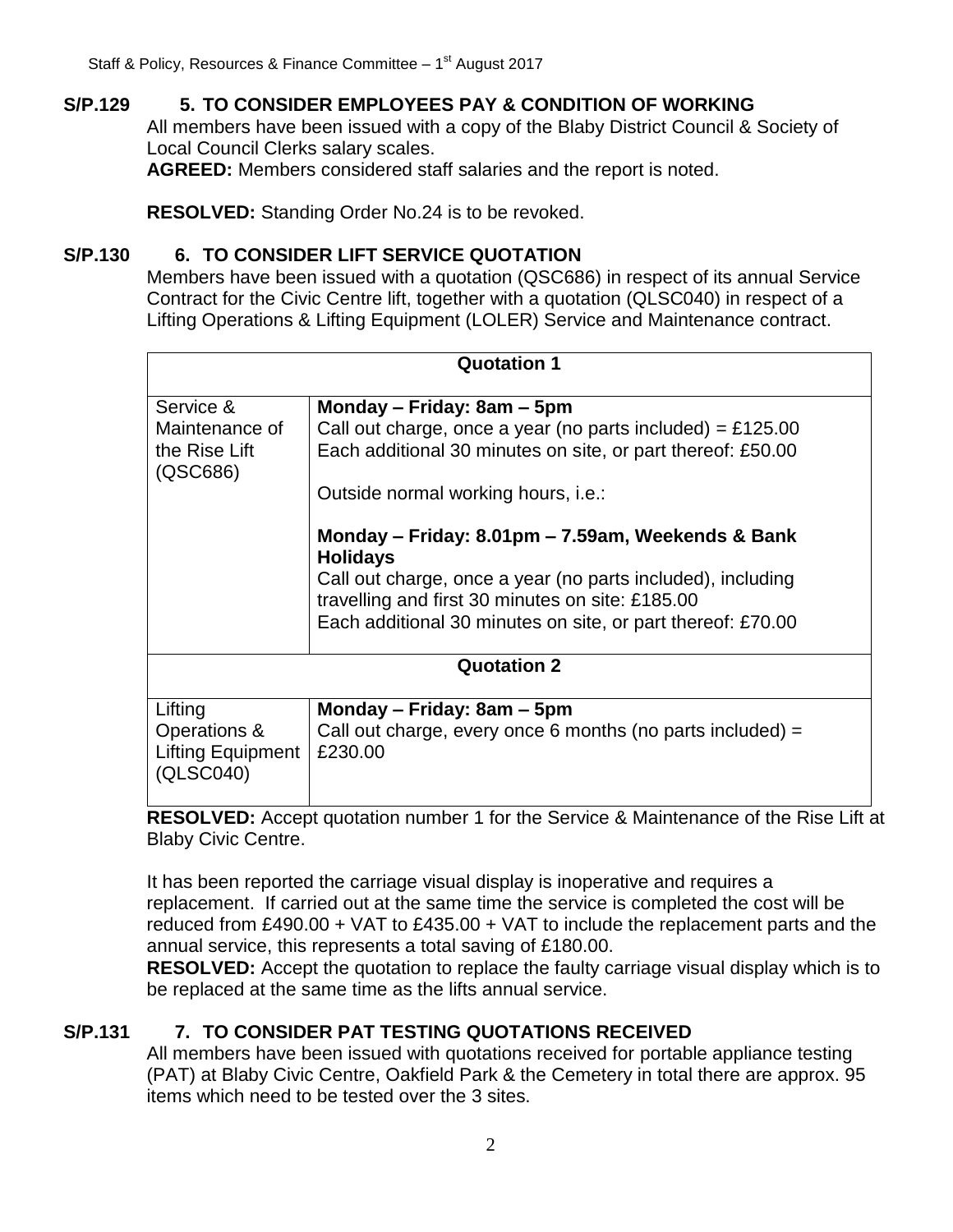| <b>Quotation 1</b>                                                                                    | <b>Quotation 2</b>                                     | <b>Quotation 3</b>  |
|-------------------------------------------------------------------------------------------------------|--------------------------------------------------------|---------------------|
| Portable appliance testing<br>& Microwave Leakage<br>testing for up to 70 tests $=$<br>$£85.00 + VAT$ | Cost to carry out the<br>PAT testing.<br>£150.00 + VAT | Awaiting Quotation. |
| Portable appliance testing<br>after 70 tests = £0.70 +<br>VAT per item                                |                                                        |                     |
| Approx. £102.5 + VAT                                                                                  |                                                        |                     |

**RESOLVED:** Accept quotation number 1 for the portable appliance testing at the Civic Centre, Oakfield Park and the Cemetery Workshop at a price of £102.50 + VAT.

#### **S/P.132 8. TO CONSDER ELECTRIC GATE ANNUAL INSPECTION QUOTATION a) Service**

Blaby Civic Centre electric gates are due for their annual service to maintain compliance with safety legislation at the cost of £115.00 + VAT.

**RESOLVED:** Accept the quotation received for the annual service of the electric gate situated at the Civic Centre priced at £115.00 + VAT.

# **b) Programming Unit**

The programming unit which allows mobile numbers to be added and deleted from the system is faulty and needs to be replaced at a cost of £276.00 + VAT plus installation cost at £60.00 + VAT.

**RESOLVED:** Accept the quotation for a replacement programming unit to the electric gates and installation at a total cost of £336.00 + VAT.

# **S/P.133 9. TO CONSIDER AUTOMATIC DOORS SERVICE CONTRACT**

All members have been issued with a quotation received from the suppliers of the Civic Centre automatic doors for the service contract and call out charges.

To ensure pedestrian automatic doors operate safely and remain reliable, the legislation requires doors to be regularly maintained. The standard requirement for servicing automatic doors is every 6 months for emergency doors, and at least annually for all other doors.

# **SERVICE CONTRACT**

Quotation to service the automatic doors at the Civic Centre.

| <b>Charge Per Service</b><br>excluding the cost<br>of any parts that<br>may be required | <b>Service Frequency Please Tick</b> |                |                |
|-----------------------------------------------------------------------------------------|--------------------------------------|----------------|----------------|
| £160.00                                                                                 | Annually                             | Six monthly    | Quarterly      |
|                                                                                         | Every 12 Months                      | Every 6 Months | Every 3 Months |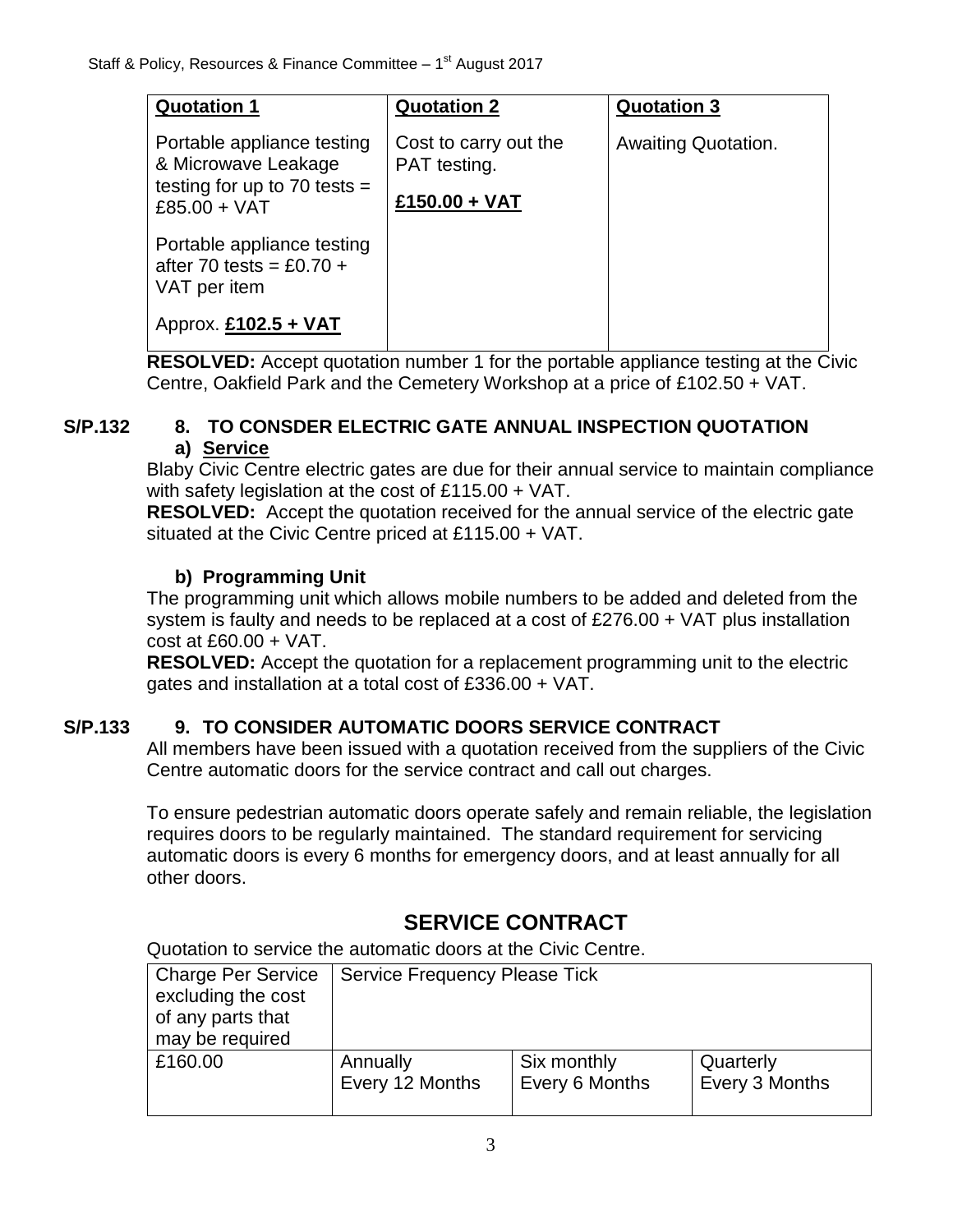# **CHARGES FOR CALLOUT AND MILEAGE**

Quotation for call out charges and mileage to the automatic doors at the Civic Centre.

| <b>Charges for Call Out With NO Service Contract</b>                                   |         |  |
|----------------------------------------------------------------------------------------|---------|--|
| Call Out Charge (including first hour of labour)                                       | £120.00 |  |
| <b>Additional Hour Labour</b>                                                          | £44.00  |  |
| Additional Emergency Callout Charge (after 4pm week<br>days, weekend or bank holidays) | £110.00 |  |
| Out of Hours Additional Hourly Labour Charge                                           | £80.00  |  |
| <b>Charges for Call Out With Service Contract</b>                                      |         |  |
| Reduced Call Out Charge (including first hour of labour)                               | £82.00  |  |
| <b>Reduced Additional Hour Labour</b>                                                  | £32.00  |  |
| Additional Emergency Callout Charge (after 4pm week<br>days, weekend or bank holidays) | £60.00  |  |
| Reduced Out of Hours Additional Hourly Labour Charge                                   | £47.00  |  |

| <b>Call Out Charges For Mileage</b> |                     |                              |  |
|-------------------------------------|---------------------|------------------------------|--|
|                                     | No Service Contract | <b>With Service Contract</b> |  |
| Zone $2 < 50$ Miles                 | £42.00              | £20.00                       |  |

**RESOLVED:** Accept the quotation received for the service contract of the automatic green doors priced at £160.00 + VAT service charge per 6 monthly visits, excluding the cost of any parts that may be required.

### **S/P.134 10. TO CONSIDER PHOTOCOPIER QUOTATION RECEIVED**

Our Konica Minolta C284e colour photocopier's 3 year lease agreement is due to expire on the 10<sup>th</sup> September 2017.

It is reported our C284e has been relatively lightly used since it was installed in 2014 and it has been very reliable and an efficient machine.

Members considered whether to retain the machine at a reduced rental cost.

The supplier has guaranteed service for an additional 3 years at our current service cost per page and reduces our rental down from £412.46 per quarter to £205.00 per quarter.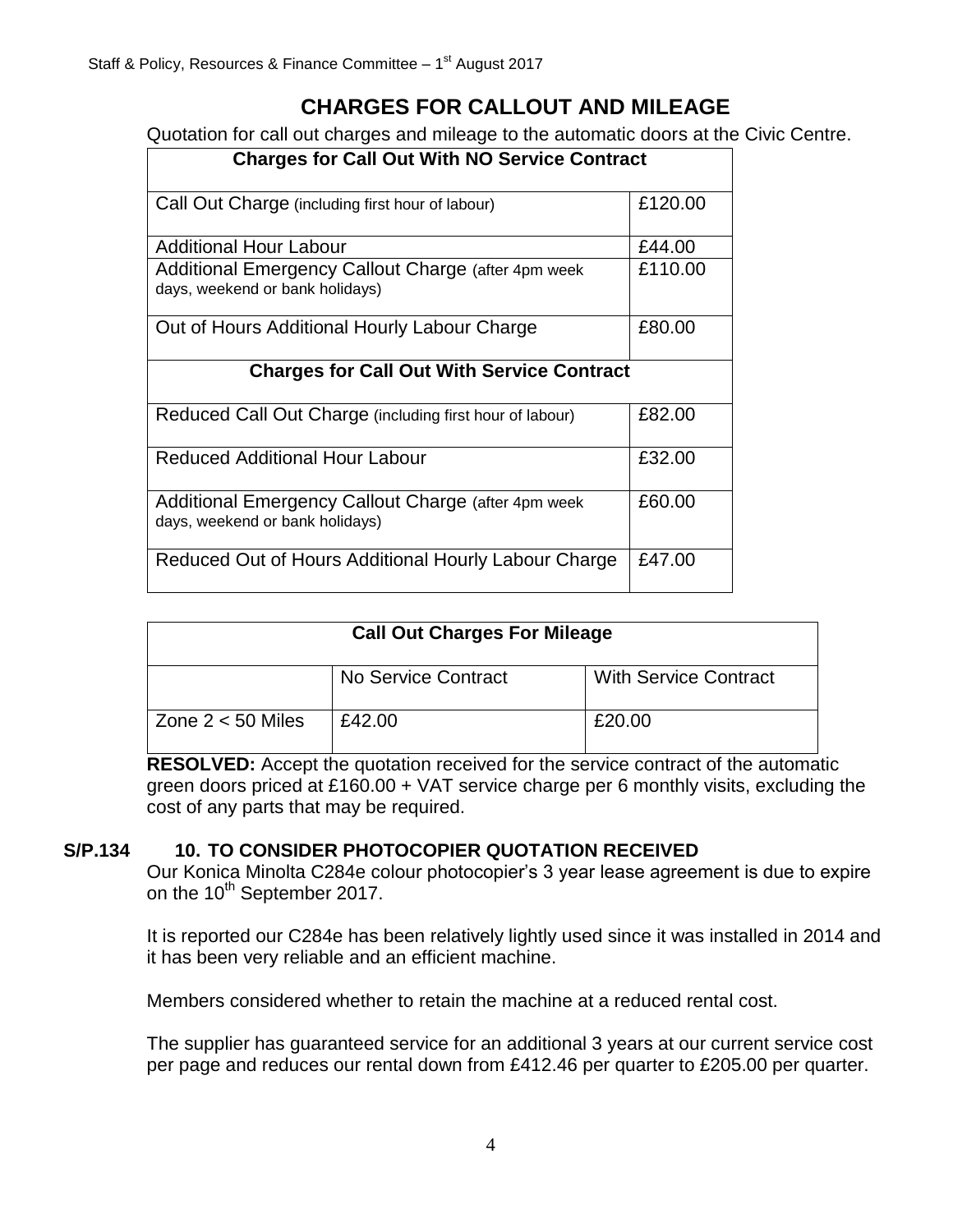There would be no change other than the reduction of the rental charge and the machine would still be covered under the service agreement.

**RESOLVED:** Accept a new 3 year lease agreement contract using the existing Konica Minolta C284e colour photocopier on a reduced rental cost of £205.00 per quarter.

#### **S/P.135 11. TO REPORT UPDATE ON EMERGENCY LIGHT, FIRE ALARM & INTRUDER ALARM – ANNUAL INSPECTION**

The interim fire alarm and emergency lights were checked on the  $6<sup>th</sup>$  June 2017 with the following reported:-

• Replace the glass on the fire exit in the Oakfield Room.

 The front access control panel was checked and reset but it was extremely difficult to reset and a new one is recommended priced at £70.00 + VAT supply and installation. **DECLINE:** Members declined to replace the front access control panel.

During May the fire alarm in the loft was activated, there was no fire but the sensor was activated due to the heat.

Stepladders are required for the attic area along with the consideration to boarding out the attic.

**AGREED:** Cllr Mr Willcox will investigate this matter and consider the action required.

#### **S/P.136 12. TO REVIEW & CONSIDER COUNCIL GENERAL & EMPLOYMENT POLICIES** All members have been issued with copies of the Councils policies for review:-

| <b>POLICY</b><br><b>NUMBER</b> | <b>REVIEW</b><br><b>DATE</b> | <b>POLICY DESCRIPTION</b>                           |
|--------------------------------|------------------------------|-----------------------------------------------------|
|                                | Aug 16                       | Health & Safety: Risk Assessment/Management         |
| $\overline{2}$                 | Aug 16                       | Email & Internet                                    |
| 3                              | Aug 16                       | Data Protection Act 1998                            |
| $\overline{4}$                 | Aug 16                       | <b>Equal Opportunities</b>                          |
| 5                              | Aug 16                       | Freedom of Information                              |
| 6                              | Aug 16                       | Information available under the Model Publication   |
|                                |                              | Scheme                                              |
| $\overline{7}$                 | Aug 16                       | <b>Complaints Handling</b>                          |
| 8                              | Aug 16                       | Health & Safety                                     |
| 9                              | Aug 16                       | <b>Traveller Incursions</b>                         |
| 10                             | Aug 16                       | Cemetery - Safe Working Practice                    |
| 11                             | Aug 16                       | Roles & Responsibilities                            |
| 12                             | Aug 16                       | Children's Playgrounds: Safety & Management         |
| 13                             | Aug 16                       | <b>Child Protection &amp; Vulnerable Adults</b>     |
| 14                             | Aug 16                       | <b>Monumental Safety</b>                            |
| 15                             | Aug 16                       | Procedure for Recording of Meetings                 |
| 16                             | Aug16                        | <b>Standard Costume Hire Terms &amp; Conditions</b> |
| 17                             | Aug 16                       | Media                                               |

### **a) General Policies**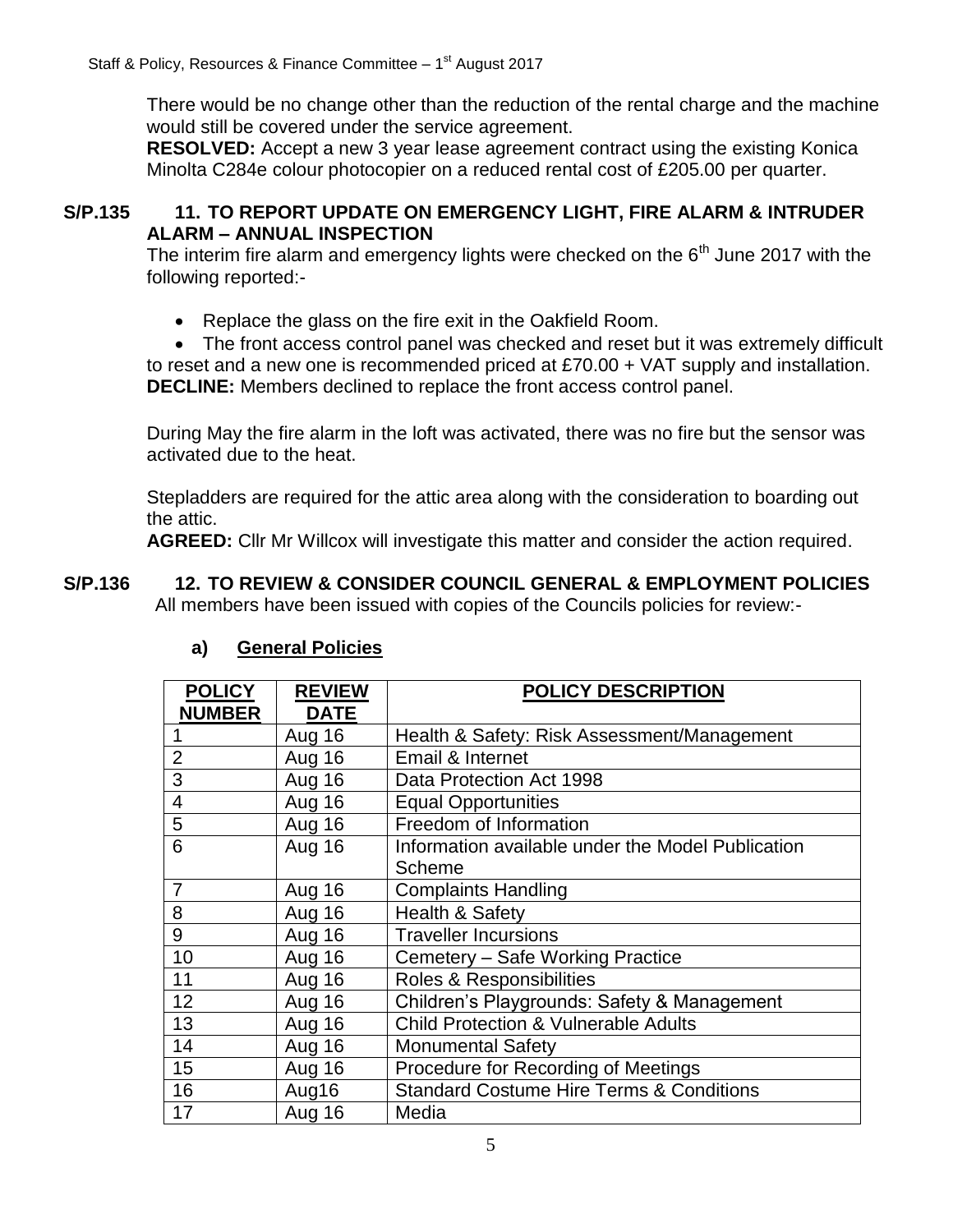| l 18 | Adopted              | Closed Circuit Television (CCTV) Management & |
|------|----------------------|-----------------------------------------------|
|      | May 2017   Operation |                                               |

Members have been issued with a proposed updated version of the Data Protection Policy for their consideration.

#### **b) Employment Policies**

| <b>POLICY</b><br><b>NUMBER</b> | <b>REVIEW</b><br><b>DATE</b> | <b>POLICY</b>                                         |
|--------------------------------|------------------------------|-------------------------------------------------------|
|                                | Aug 16                       | <b>Employment Policy - Email</b>                      |
| $\overline{2}$                 | <b>Aug 16</b>                | <b>Employment Policy - Harassment/Discrimination</b>  |
|                                |                              | <b>Complaints Procedure</b>                           |
| 3                              | Aug 16                       | <b>Employment Policy - Sickness Absence</b>           |
| 4                              | Aug16                        | <b>Employment Policy - Capability Procedure</b>       |
| 5                              | <b>Aug 16</b>                | <b>Employment Policy - Workstations &amp; Display</b> |
|                                |                              | <b>Screen Equipment</b>                               |
| 6                              | Aug16                        | <b>Employment Policy - Grievance Procedure</b>        |
| $\overline{7}$                 | Aug 16                       | <b>Employment Policy - Disciplinary Procedure</b>     |
| 8                              | Aug16                        | <b>Employment Policy - Whistle-Blowing</b>            |
| 9                              | Aug 16                       | <b>Employment Policy - Discretionary Policy</b>       |
| 10                             | Aug 16                       | <b>Employment Policy - Redundancy</b>                 |
| 11                             | Adopted                      | Employment Policy - Violence & Aggression             |
|                                | Aug 16                       |                                                       |

Members have been issued with a proposed 'Lone Working' policy for their consideration.

**AGREED:** Add this item to the next Staff, Policy & Finance committee agenda for further consideration.

#### **c) Powers / Functions Delegated to Committees**

**AGREED:** Add this item to the next Staff, Policy & Finance committee agenda for further consideration.

#### **d) Code of Conduct**

**AGREED:** Add this item to the next Staff, Policy & Finance committee agenda for further consideration.

#### **e) Financial Regulations**

**AGREED:** Add this item to the next Staff, Policy & Finance committee agenda for further consideration.

#### **f) Standing Orders**

**AGREED:** Add this item to the next Staff, Policy & Finance committee agenda for further consideration.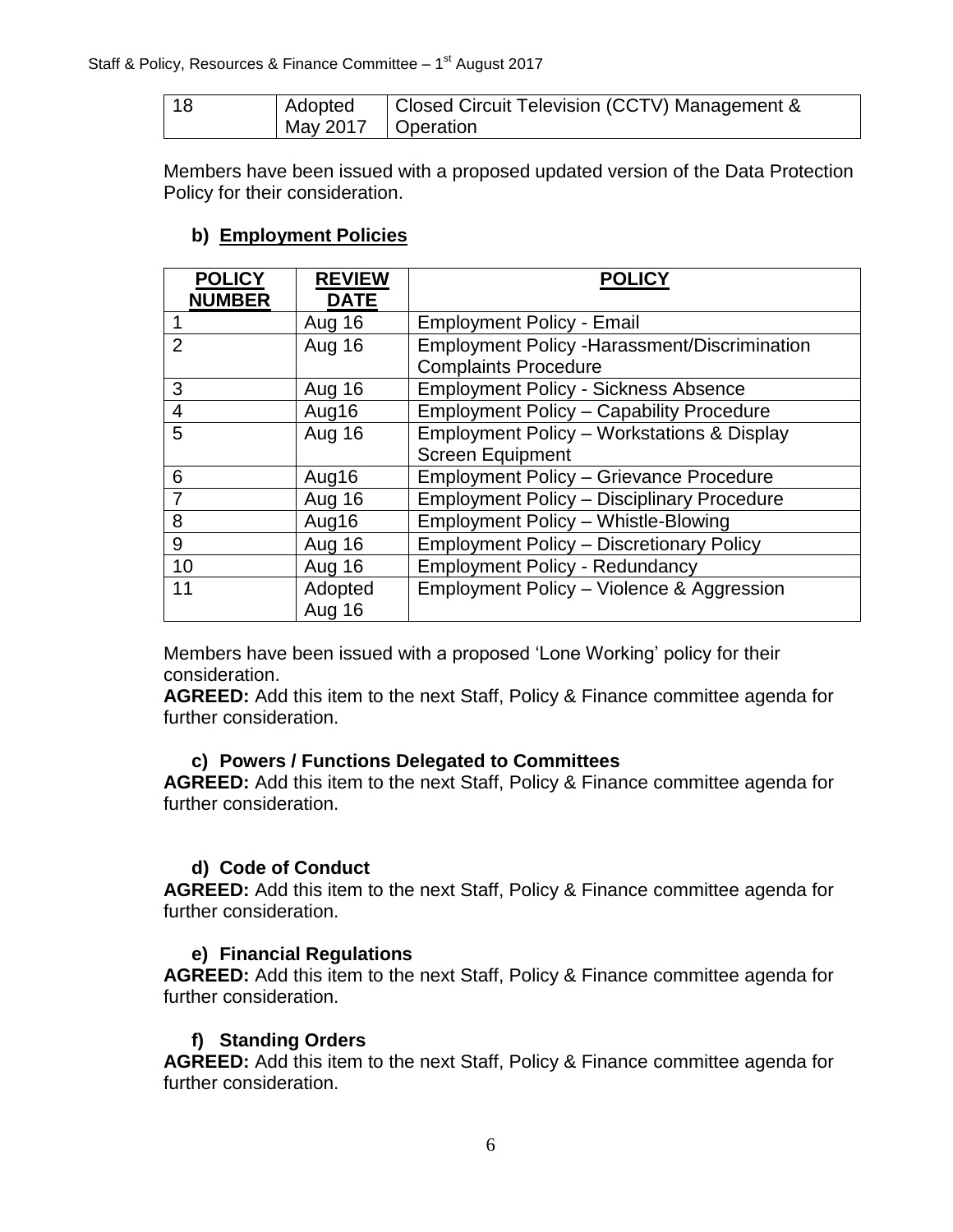## **S/P.137 13. TO CONSIDER COUNCIL INSURANCE**

All members have been issued with a copy of the Councils insurance quotations.

#### **Council Renewal**

Our Council insurance policy is due for renewal on the 1<sup>st</sup> September 2017. Our existing insurance company has provided 3 leading insurers' quotations for consideration. Came & Company Local Council Insurance have based the renewal quotations on the sums insured (index-linked by 2%) and the covers detailed in the Council's current schedule of insurance.

| <b>Quotation 1</b>     | <b>Quotation 2</b>       | <b>Quotation 3</b>     |
|------------------------|--------------------------|------------------------|
| £5,951.09 inclusive of | $E6,611.39$ inclusive of | £6,559.92 inclusive of |
| insurance premium tax  | insurance premium tax    | insurance premium      |

AGREED: Enquire if inflation is to be added to the 2<sup>nd</sup> & 3<sup>rd</sup> year of the agreement.

**RESOLVED:** Accept quotation number 1 for a 3-year binding agreement, where the annual premium will be reduced by a further 5%, giving a premium of £5,653.54, including insurance premium tax.

#### **S/P.138 14.CORRESPONDENCE RECEIVED AFTER ISSUE OF AGENDA: FOR INFORMATION ONLY**

## **a) CCTV**

The CCTV situated at Oakfield Park has been installed and as per the original quotation there are a couple of additional items which need to be purchased to enable the remote access of this CCTV to work.

#### **Quotation 1**

Supply and install CCTV system.

# **TOTAL = £1,165.96 + VAT**

Standard call out fee - £60.00 ph.

Additional Items Required to Purchase:-

- **1 x TP-Link 300Mbps Wireless N 4G LTE Router**
- **1 x Fixed IP Sim Card (these are priced around £25/£30 per month)**

### **Wireless Router**

Pro-route GEM420 M2M Dual SIM 4G Router priced at £189.00 + VAT. **RESOLVED:** Accept the quotation to purchase a Pro-route GEM420 M2M Dual Sim 4G Router priced at £189.00 + VAT.